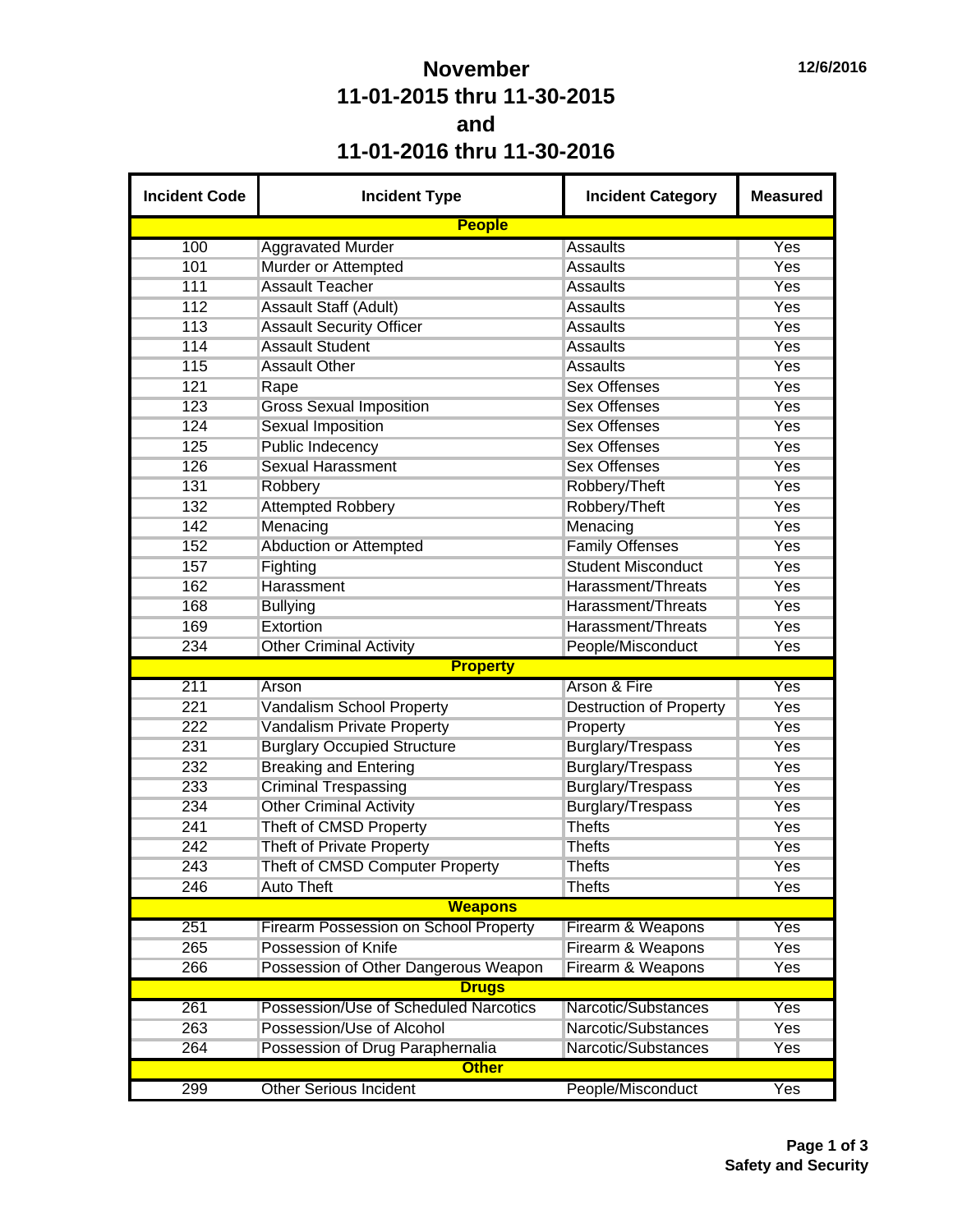|                                              |                   |          |         |         |                | <b>Safety and Security Monthly Summary - November</b> |  |        |          |          |       |       |                      |                                              |        |          |         |                 |       |
|----------------------------------------------|-------------------|----------|---------|---------|----------------|-------------------------------------------------------|--|--------|----------|----------|-------|-------|----------------------|----------------------------------------------|--------|----------|---------|-----------------|-------|
| <b>High School</b><br><b>All Incidents</b>   |                   |          |         |         | K <sub>8</sub> |                                                       |  |        |          |          |       |       | <b>Monthly Total</b> |                                              |        |          |         |                 |       |
|                                              |                   |          |         |         |                | <b>All Incidents</b>                                  |  |        |          |          |       |       | <b>All Incidents</b> |                                              |        |          |         |                 |       |
| Nov 15-16                                    |                   |          | 77      |         |                | Nov 15-16                                             |  |        |          | 98       |       |       |                      | Nov 15-16 (Monthly)                          |        |          | 175     |                 |       |
| Nov 16-17                                    |                   |          | 59      |         |                | Nov 16-17                                             |  |        |          | 100      |       |       | Nov 16-17 (Monthly)  |                                              | 159    |          |         |                 |       |
| Change                                       |                   |          | $-23%$  |         |                | Change                                                |  |        |          | 2%       |       |       |                      | Change                                       |        | $-9%$    |         |                 |       |
| <b>Quantity - Measured Serious Incidents</b> |                   |          |         |         |                | <b>Quantity - Measured Serious Incidents</b>          |  |        |          |          |       |       |                      | <b>Quantity - Measured Serious Incidents</b> |        |          |         |                 |       |
|                                              | eople<br>$\Omega$ | Property | Weapons | Drugs   | Other          |                                                       |  | People | Property | Weapons  | Drugs | Other |                      |                                              | People | Property | Weapons | Drugs           | Other |
| Nov 15-16                                    | 46                |          | 4       | $15$ 12 |                | Nov 15-16                                             |  | 67     | 8        | $6 \mid$ |       | 16    |                      | Nov 15-16 (Monthly)                          | 113    |          | 12 21   | 13 <sup>l</sup> | 16    |
| Nov 16-17                                    | 30                |          | 9<br>6  | 11      |                | Nov 16-17                                             |  | 68     | 8        | 6        | 6     |       |                      | Nov 16-17 (Monthly)                          | 98     | 17       | 12      | 17              | 15    |

| <b>Monthly Total</b>                         |        |          |         |       |       |  |  |  |  |  |
|----------------------------------------------|--------|----------|---------|-------|-------|--|--|--|--|--|
| <b>All Incidents</b>                         |        |          |         |       |       |  |  |  |  |  |
| Nov 15-16 (Monthly)<br>175                   |        |          |         |       |       |  |  |  |  |  |
| Nov 16-17 (Monthly)                          | 159    |          |         |       |       |  |  |  |  |  |
|                                              |        |          |         |       |       |  |  |  |  |  |
| Change                                       | $-9%$  |          |         |       |       |  |  |  |  |  |
| <b>Quantity - Measured Serious Incidents</b> |        |          |         |       |       |  |  |  |  |  |
|                                              | People | Property | Weapons | Drugs | Other |  |  |  |  |  |
| Nov 15-16 (Monthly)                          | 113    | 12       | 21      | 13    | 16    |  |  |  |  |  |
| Nov 16-17 (Monthly)                          | 98     | 17       | 12      | 17    | 15    |  |  |  |  |  |





## *Safety and Security Monthly Summary - November*

**Measured Serious Incident**

**<sup>100</sup>**

**Confidential**

**Measured Serious IncidentHigh Schools Monthly Trend Analysis**

120

30

60

90